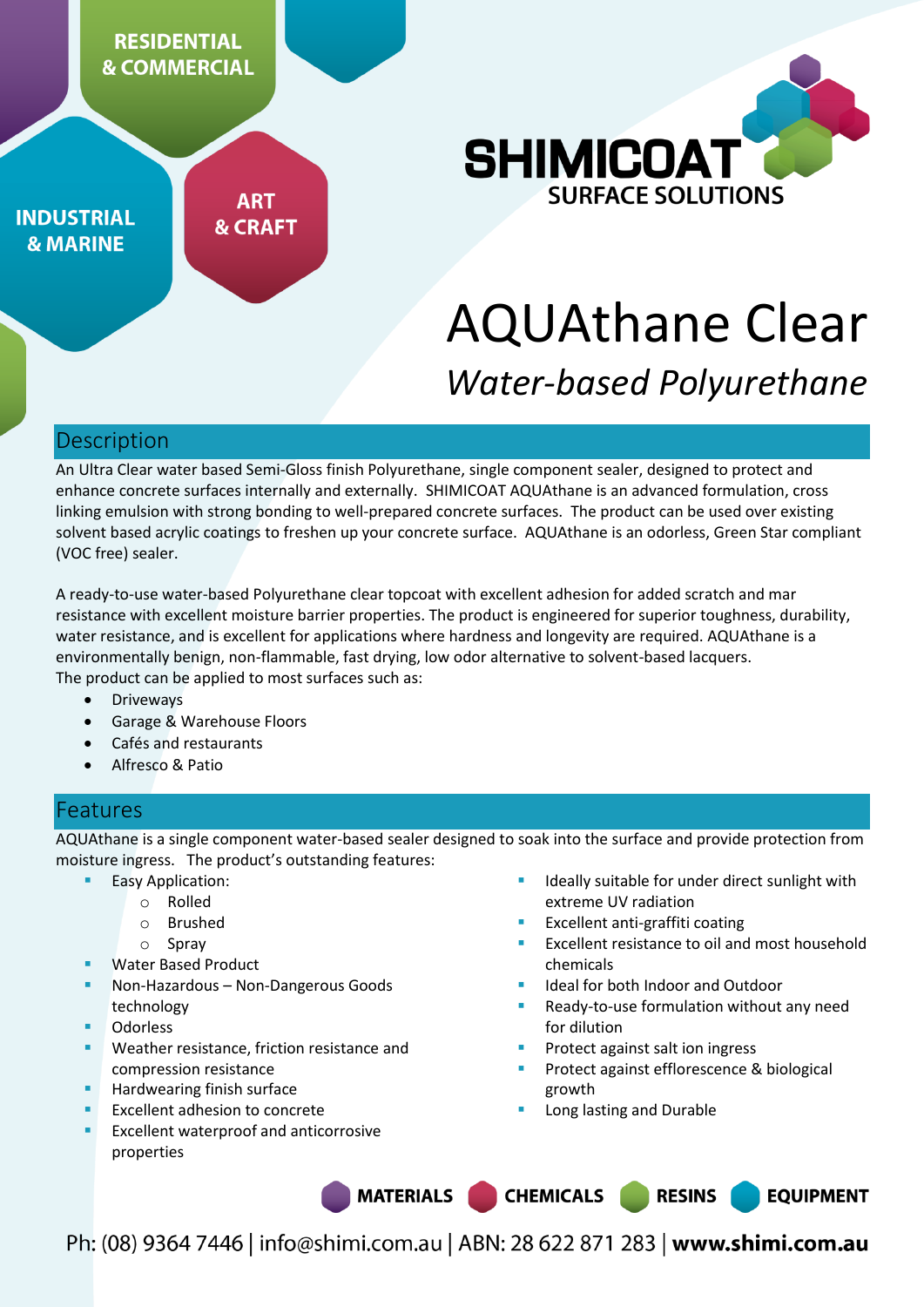

| Pack Size                                          |               |
|----------------------------------------------------|---------------|
| Larger kit sizes are available for special orders. | Kit Size (Lt) |
|                                                    | 5Lt           |
| Colour Chart                                       | 10Lt          |
|                                                    | 20Lt          |
| Milly Liquid to Cure into Crystal Clear Finish     |               |

Milky Liquid to Cure into Crystal Clear Finish

#### Coverage

5-10sqm/Lt Per Coat Recommended Two Coats

5Lt Drum Covers 25-50sqm Per Coat (Need Two Coats) 10Lt Drum Covers 50-100sqm Per Coat (Need Two Coats) 20Lt Drum Covers 100-200sqm Per Coat (Need Two Coats)

#### Applications

Roller, Brush or Spray

| Curing Time at 25 <sup>°</sup> C                          |
|-----------------------------------------------------------|
| 3 Hours (Depending on temperature, air flow and humidity) |
| 4-6 Hours or Over Night (Min 4 Hours at 25°C)             |
| 16 Hours                                                  |
| Heavy Traffic: 72 Hours                                   |
|                                                           |

## Clean Up

Clean-Up with water soon after completion of coating

## Preparations

All surfaces should be structurally sound and all previous coatings, adhesives, efflorescence or laitance should be removed by mechanical grinding, abrasive blast cleaning, high pressure water blasting, scrubbing or other suitable means.

Clean and dry surface. Ensure surface to be coated is free of all dirt, grease, oil, paint, curing agents and other contaminants. Removal of Oil Contamination by degreaser and alkaline cleaning pressure wash Acid-wash to enhanced surface porosity and etch the surface. Ensure moisture free surface. Allow to completely dry, run Dry Test. Place a piece of plastic over a small area, tape the edges and leave for 1 hour. Remove plastic, if there is no moisture on either surface, concrete is sufficiently dry. Ideally, always consider surface grinding and removal of loose materials. Grinding is always advisable prior to application of all Shimicoat Epoxy products, to maximize adhesion. Holes, crack lines, surface damages shall be fixed using SHIMICOAT Prior to Coat Procedures and Epoxy Crack Repair Kit. For further information, please refer to SHIMICOAT Instruction for "Surface Preparations".

> MATERIALS CHEMICALS **RESINS EQUIPMENT**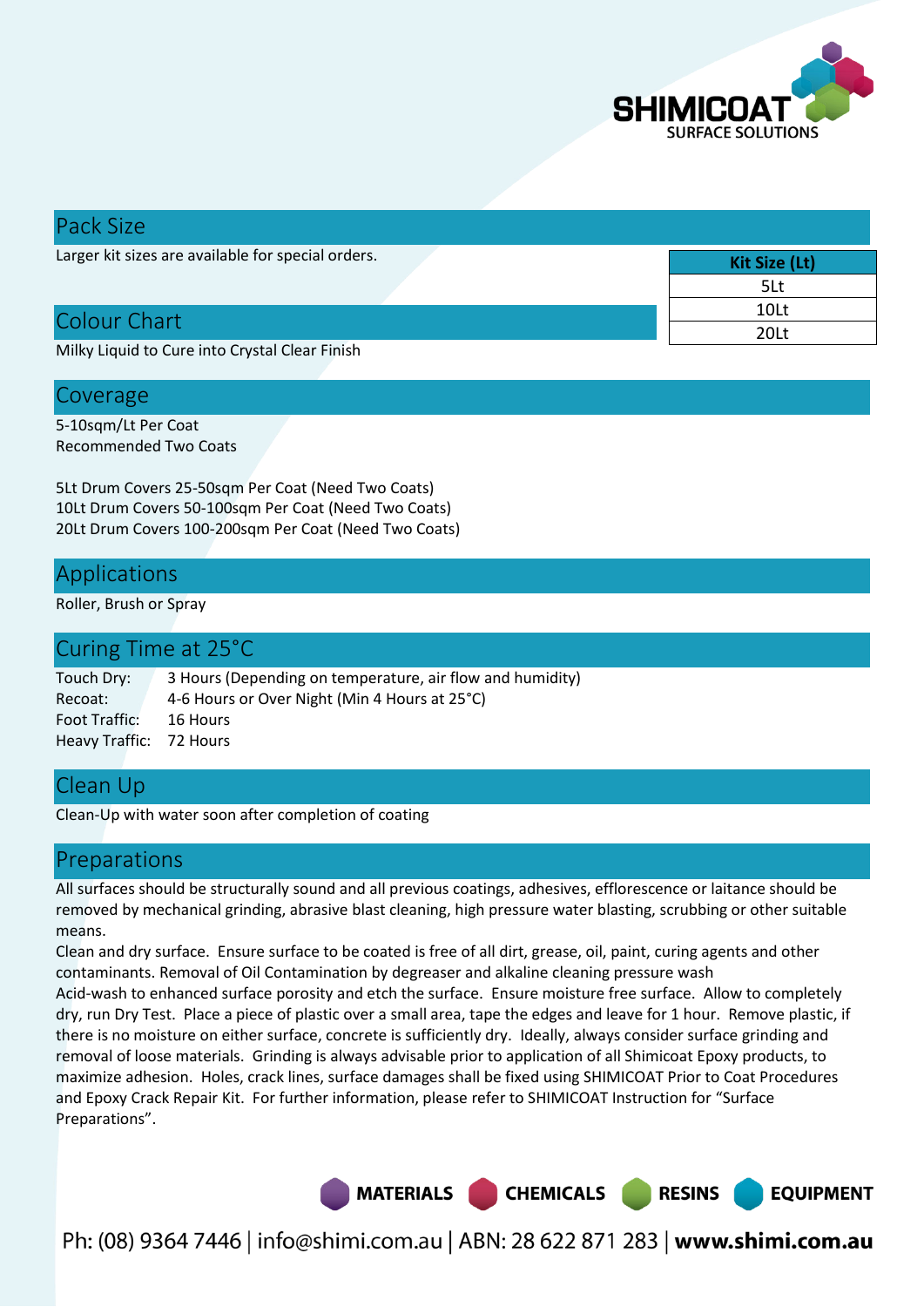

**EQUIPMENT** 

## **Specifications**

Physical Properties of AQUAthane:

| <b>Mix Ratios</b>                       | Use Neat, use Deionised water if you need to dilute. |           |
|-----------------------------------------|------------------------------------------------------|-----------|
| Appearance                              | Single Pack Milky Liquid                             | Ep        |
| Solid Content (%)                       | >50% Polyurethane Polymer (Cross-Linked Emulsion)    | OXV       |
| <b>Relative Density (Water=1.00)</b>    | 1.0                                                  |           |
| Pot Life (Min)                          | Indefinite                                           | <b>VS</b> |
| <b>Thinning, Dilution Chemicals</b>     | Deionised Water - Up to 10% Vol (Only if necessary)  | Pol       |
| <b>Solubility</b>                       | Water Soluble                                        |           |
| <b>Application Conditions (Temp °C)</b> | $10 - 30 °C$                                         | yur       |
| <b>Coverage Rate</b>                    | 5-10 sqm/L/Coat, Needs Two Coats                     | eth       |
| pH                                      | $7.5 - 8.5$                                          |           |
| <b>Recoat Time</b>                      | 2-4 Hours                                            | an        |
| <b>Dry Time</b>                         | 1 Hour (more depending on weather conditions)        | e         |
| <b>UV Resistant</b>                     | Non-Yellowing & Durable                              | SHI       |

MICOAT is the manufacturer and supplier of a wide range of Epoxy products for various applications and different desired performance results. Epoxies have below desirable properties:

- *Super strong bonding to a well-prepared concrete surface*, creating a well-adhered system base that will allow subsequent build and topcoats. A complete coating system is only as good as its initial bond to the concrete substrate.
- *High Build Up/ High Thickness epoxy application of 10mm or more*, ideal for basecoat. High Build Up/ High Thickness epoxy application of 10mm or more by self-levelling allows the coating to chemically bond to the epoxy primer, and is thick enough to your desire to self-level and fill minor concrete blemishes and hairline cracks. Depending on the desired performance requirements and condition of the concrete, more build coat applications may be installed by PourOn method. Upon curing, the epoxy build-coats provide a hard, durable surface.
- *Easy Installation & High Performance upon curing*, the epoxy build coats provide a hard, durable surface with good impact resistance
- *Resilient, impact resistant and hardwearing:* **Ideal for high traffic floor,**
- **Cost Effective** when compared to many other industrial flooring solutions

The two major drawbacks with Epoxy products are:

- Sensitive to UV radiation of sunlight and they tend to amber or yellow over time, so non suitable for outside applications, under direct sun or UV radiation
- Epoxies are not as abrasion and chemical-resistant as polyurethanes, they are more susceptible to scratch and marks

SHIMICOAT recommend Epoxy applications for basecoat and those areas out of direct sunlight and UVthane or AQUAthane for all topcoat applications.

MATERIALS CHEMICALS RESINS